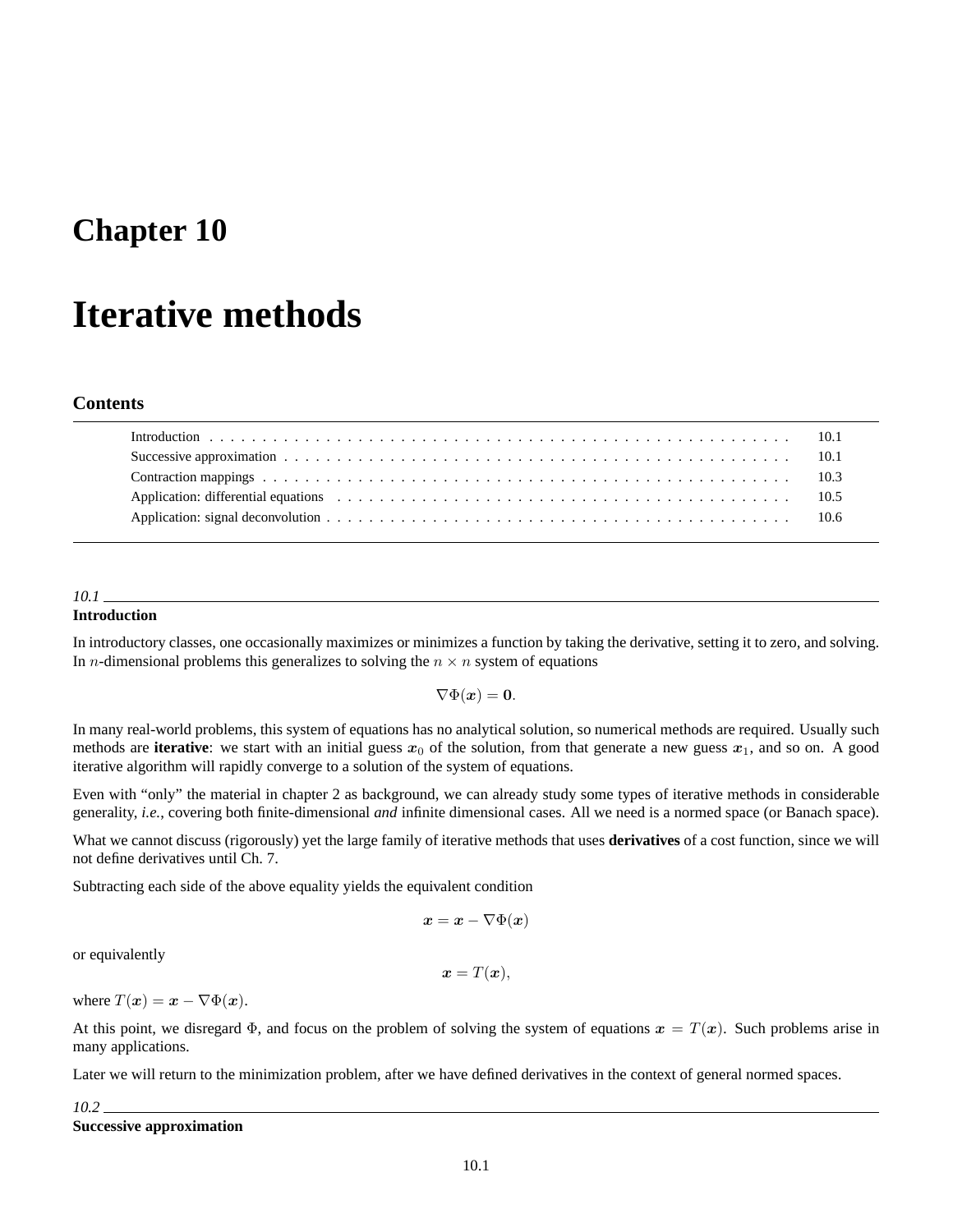**Definition.** A solution to the system of equations  $x = T(x)$  is called a **fixed point** of T, since such an x is "fixed" under T.

The recursive form of the equality  $x = T(x)$  very strongly suggests the following iterative algorithm:

$$
\boldsymbol{x}_{n+1}=T(\boldsymbol{x}_n),
$$

which is called the **method of successive approximation** (or substitution).

The key questions to investigate are the following.

- Does a fixed point of  $T$  exist?
- If so, is it unique?
- Does  $\{x_n\}$  converge to a fixed point of  $T$ ?

The answers to the above questions depend both on  $T$ , of course, as well as the norm of the underlying normed space, since convergence is always defined with respect to some norm.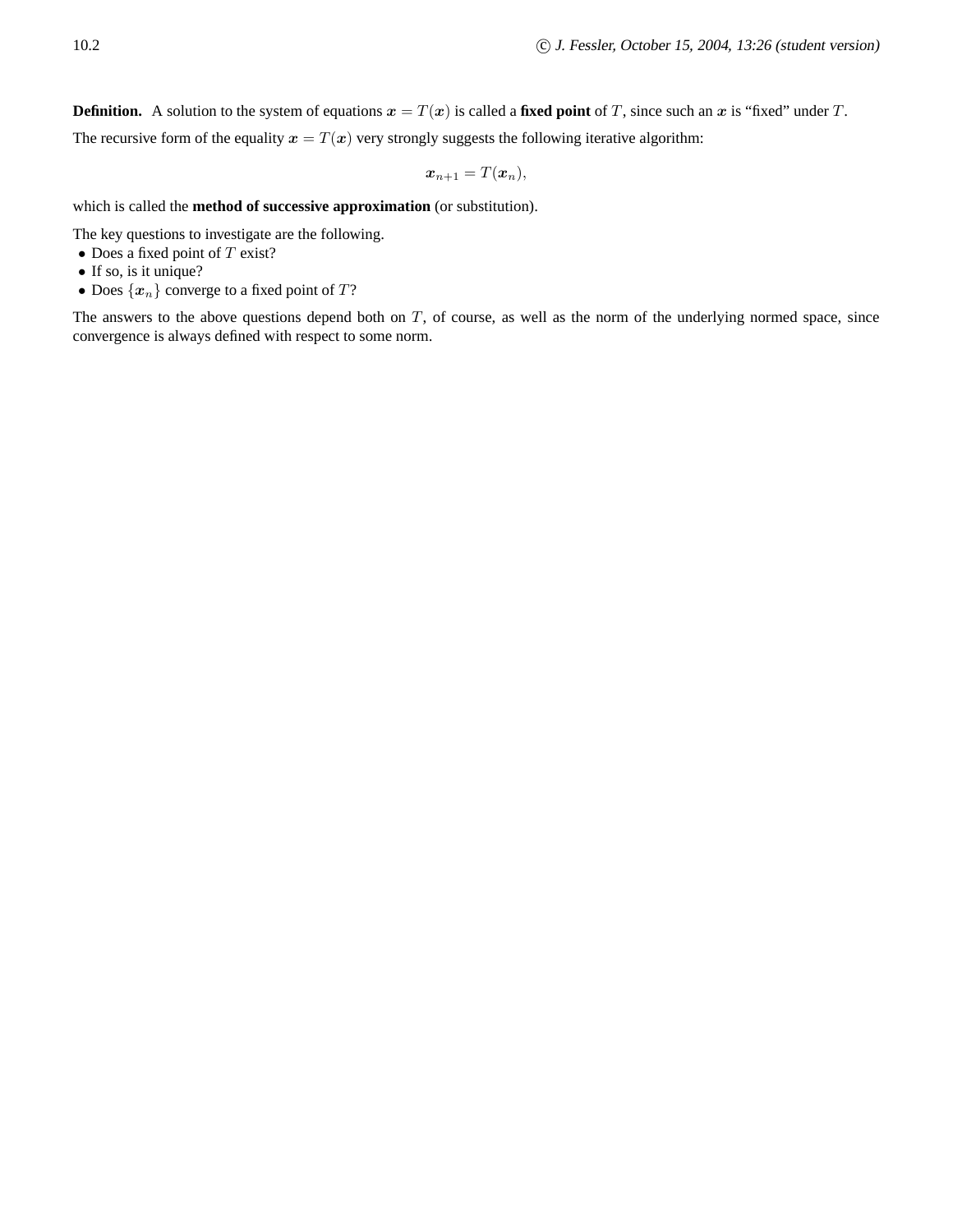#### **Contraction mappings**

**Definition.** If S is a subset of a normed space  $(X, \|\cdot\|)$ , and T is a transformation from S into S, then we call T a **contraction mapping** on S iff  $\exists \alpha \in [0, 1)$  such that

$$
||T(\mathbf{x}) - T(\mathbf{y})|| \leq \alpha ||\mathbf{x} - \mathbf{y}||, \ \forall \mathbf{x}, \mathbf{y} \in S.
$$

Later we will see that if T is appropriately differentiable then it suffices to have  $||T'(x)|| \leq \alpha < 1$ .

**Fact.** If T is a contraction mapping, then T is **continuous**<sup>1</sup>.

Example.  $T(x) = x + \frac{1}{2}(z - x)$  is a contraction mapping.

Example.  $T(x) = \alpha x$  is not a contraction mapping for  $\alpha \geq 1$ .

**Theorem.** *(Contraction mapping theorem)*

*Let* T *be a contraction mapping on a complete subset* S *of a normed space*  $(X, \|\cdot\|)$ *.* 

• *There is a unique fixed point*  $x_* \in S$  *satisfying*  $x_* = T(x_*)$ *.* 

• The method of successive approximations yields a sequence  $\{x_n\}$  that converges to  $x_r$ , for any initial guess  $x_0 \in S$ .

Proof.

$$
||x_{n+1}-x_n||=||T(x_n)-T(x_{n-1})||\leq \alpha ||x_n-x_{n-1}||,
$$

so by induction

$$
\|\boldsymbol{x}_{n+1}-\boldsymbol{x}_n\|\leq \alpha^n\,\|\boldsymbol{x}_1-\boldsymbol{x}_0\|.
$$

(This is not quite Cauchy, but it is getting close. So now we try to show that  $\{x_n\}$  is Cauchy.)

. . . . . . . . . . . . . . . . . . . . . . . . . . . . . . . . . . . . . . . . . . . . . . . . . . . . . . . . . . . . . . . . . . . . . . . . . . . . . . . . . . . . . . . . . . . . . . . . . . . . . . . . . . . . . . . . . . . . . . Claim 1.  $\{x_n\}$  is Cauchy.

(This is the natural thing to try in a complete subset since it is usually easier than showing convergence directly.)

Consider  $||x_m - x_n|| = ||x_{n+p} - x_n||$  where  $m = n + p$  and  $p > 0$  w.l.o.g. Then

$$
\begin{array}{lcl} \|x_m-x_n\| & = & \displaystyle \|x_{n+p}-x_n\|\leq \|x_{n+p}-x_{n+p-1}\|+\cdots+\|x_{n+1}-x_n\| \\ \\ & \leq & \displaystyle \left(\alpha^{n+p-1}+\cdots+\alpha^{n}\right)\|x_1-x_0\|\leq \alpha^{n}\sum\limits_{k=0}^{\infty}\alpha^{k}\left\|x_1-x_0\right\|=\frac{\alpha^{n}}{1-\alpha}\left\|x_1-x_0\right\|. \end{array}
$$

This can be made arbitrarily small for *n* sufficiently large, so  $\{x_n\}$  is Cauchy.

Since S is complete, the Cauchy sequence  $\{x_n\}$  converges to some limit  $x_* \in S$ .

. . . . . . . . . . . . . . . . . . . . . . . . . . . . . . . . . . . . . . . . . . . . . . . . . . . . . . . . . . . . . . . . . . . . . . . . . . . . . . . . . . . . . . . . . . . . . . . . . . . . . . . . . . . . . . . . . . . . . . Claim 2.  $x_{\star} = T(x_{\star})$ 

Since  $T$  is a contraction mapping and hence continuous:

$$
\boldsymbol{x}_\star = \lim_{n \to \infty} \boldsymbol{x}_n = \lim_{n \to \infty} T(\boldsymbol{x}_{n-1}) = T\left(\lim_{n \to \infty} \boldsymbol{x}_{n-1}\right) = T(\boldsymbol{x}_\star).
$$

. . . . . . . . . . . . . . . . . . . . . . . . . . . . . . . . . . . . . . . . . . . . . . . . . . . . . . . . . . . . . . . . . . . . . . . . . . . . . . . . . . . . . . . . . . . . . . . . . . . . . . . . . . . . . . . . . . . . . . Claim 3.  $x_{\star}$  is unique.

Suppose  $y = T(y)$  also. Then

 $\|\boldsymbol{x}_\star - \boldsymbol{y}\| = \|T(\boldsymbol{x}_\star) - T(\boldsymbol{y})\| \leq \alpha \|\boldsymbol{x}_\star - \boldsymbol{y}\|$ 

but  $\alpha < 1$ , so  $\|\boldsymbol{x}_\star - \boldsymbol{y}\| = 0$  hence  $\boldsymbol{x}_\star = \boldsymbol{y}$ .

. . . . . . . . . . . . . . . . . . . . . . . . . . . . . . . . . . . . . . . . . . . . . . . . . . . . . . . . . . . . . . . . . . . . . . . . . . . . . . . . . . . . . . . . . . . . . . . . . . . . . . . . . . . . . . . . . . . . . . Remark. The book's theorem statement says " $x_{\star}$  can be obtained" by successive approximations. It is not defined what it means to "obtain"  $x<sub>*</sub>$ . In practice we definitely never really "obtain"  $x<sub>*</sub>$ , we just run the algorithm several iterations and hope that the "final"  $x_n$  is "close enough" to  $x_{\star}$  for practical purposes.

#### **See text for illustrations of successive approximations in 1D.**

<sup>&</sup>lt;sup>1</sup>In fact, such a T is "more than" continuous, it is a (globally) **Lipschitz continuous** mapping [3, p. 68], which is a stronger condition than mere continuity.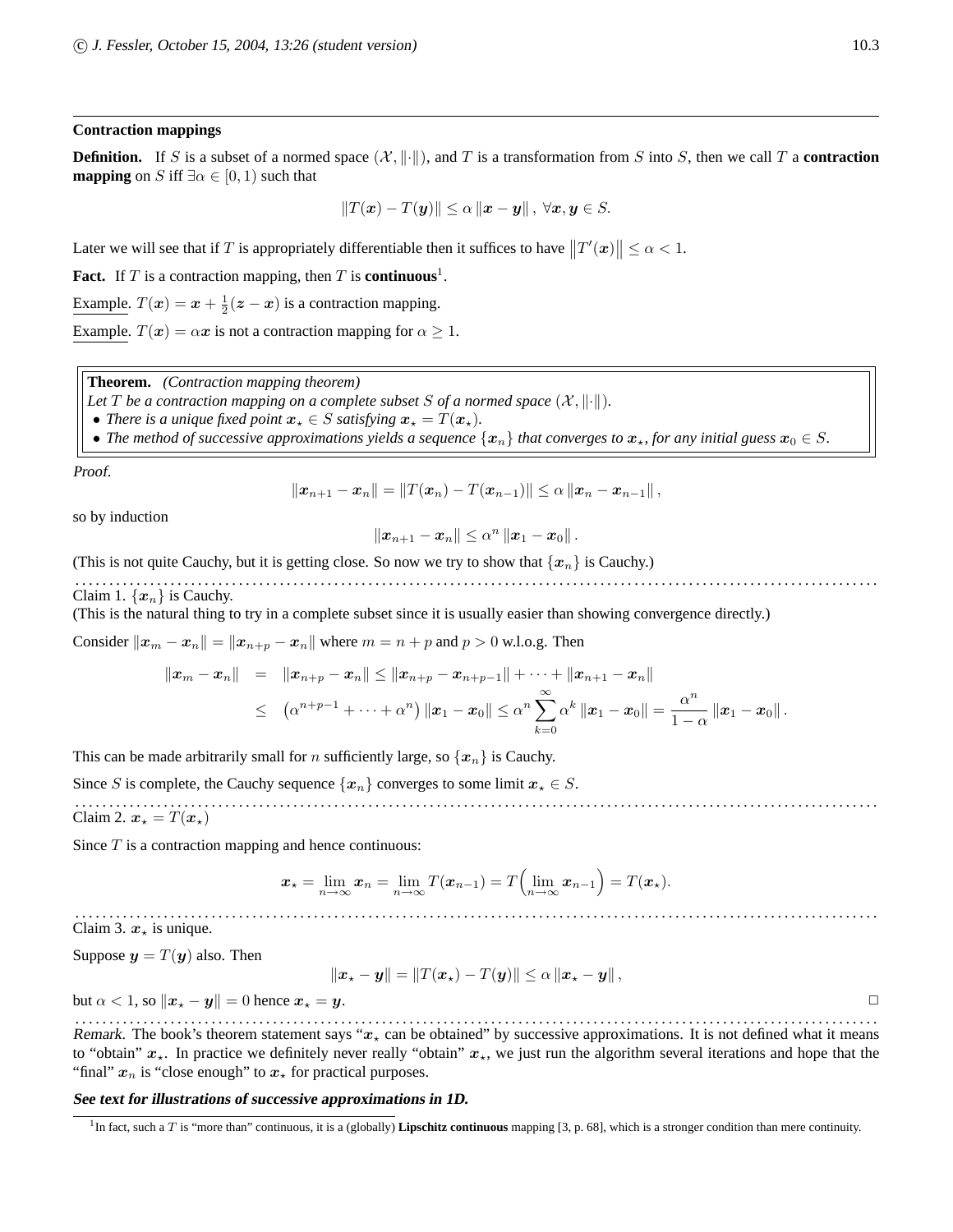There are many generalizations of the method of successive approximations. Here is one of them. (Used in the diffeq application!)

**Theorem.** Suppose S is a complete subset in  $(X, \|\cdot\|)$ , and  $T : S \to S$  is continuous, and  $T^m$  is a contraction mapping on *S* for some  $m \in \mathbb{N}$ .

- *There is a unique fixed point*  $x_* \in S$  *satisfying*  $x_* = T(x_*)$ *.*
- The method of successive approximations yields a sequence  $\{x_n\}$  that converges to  $x_*$ , for any initial guess  $x_0 \in S$ .

Proof. Consider the subsequence  $\{x_{mk+j}\}_{k=1}^{\infty}$  for  $j = 1, 2, ..., m$ .

Claim 1.  $\{x_{mk+j}\}_{k=1}^{\infty}$  converges to a point  $\bar{x}_j$  in S.

Observe  $x_{m(k+1)+j} = T^m(x_{mk+j})$ , where  $T^m$  is a contraction and S is complete. So by the contraction mapping theorem,  ${x_{mk+j}}_{k=1}^{\infty}$  converges to a unique  $\bar{x}_j \in S$ .

Claim 2. 
$$
\bar{x}_1 = \cdots = \bar{x}_m
$$

Each  $\bar{x}_j$  is a fixed point of  $T^m$ , but since  $T^m$  is a contraction mapping it has a unique fixed point by the contraction mapping theorem. Let  $x_* = \bar{x}_1$ .

Claim 3.  $x_n \rightarrow x_*$ .

For all  $\varepsilon > 0$ , and  $j = 1, \ldots, m, \exists K_j \text{ s.t. } k > K_j \Longrightarrow \| \bm{x}_{mk+j} - \bm{x}_\star \| < \varepsilon.$ Let  $K = \max\{K_1,\ldots,K_m\}$  and  $N = mK + 1$ , then  $n > N \Longrightarrow ||x_n - x_*|| < \varepsilon$ . Since  $\varepsilon$  was arbitrary,  $x_n \to x_*$ .

Claim 4.  $x_{\star} = T(x_{\star}).$ 

Since T is continuous, see Claim 2 of CMT.

Claim 5.  $x_{\star}$  is the unique fixed point of T in S.

Suppose  $y = T(y)$ . Then (recursing)  $y = T^m(y)$ , so y is a fixed point of  $T^m$ . But  $T^m$  is a contraction with a unique fixed point, so  $y = x_*$ .

. . . . . . . . . . . . . . . . . . . . . . . . . . . . . . . . . . . . . . . . . . . . . . . . . . . . . . . . . . . . . . . . . . . . . . . . . . . . . . . . . . . . . . . . . . . . . . . . . . . . . . . . . . . . . . . . . . . . . . (This style of proof, which I have borrowed from Prof. Grizzle's notes, where each sub-claim is clearly identified and proven, is a little less succinct as Luenberger's, but very readable.)

Here are two other generalizations.

**Corollary** (to CMT). The uniqueness and convergence conclusions of the CMT also hold if T satisfies the weaker condition

$$
\|(1-\beta)(\boldsymbol{x}-\boldsymbol{y})+\beta[T(\boldsymbol{x})-T(\boldsymbol{y})]\| \leq \alpha \|\boldsymbol{x}-\boldsymbol{y}\|, \qquad \forall \boldsymbol{x}, \boldsymbol{y} \in S,
$$

for any  $\beta \neq 0$  and some  $\alpha \in [0, 1)$ , provided we use the following **damped** or **under-relaxed** iteration:

$$
\boldsymbol{x}_{n+1} = (1-\beta)\boldsymbol{x}_n + \beta T(\boldsymbol{x}_n).
$$

Proof. Let  $T_\beta(\mathbf{x}) \triangleq (1 - \beta)\mathbf{x} + \beta T(\mathbf{x})$ , which is a contraction mapping with the same fixed point(s) as T for  $\beta \neq 0$ .

Example. Consider  $T(x) = x + 3(z - x)$ . This has a unique fixed point, but it is not a contraction mapping, so the ordinary successive approximation algorithm is inapplicable. However

$$
(1 - \beta)(\mathbf{x} - \mathbf{y}) + \beta[T(\mathbf{x}) - T(\mathbf{y})] = (1 - \beta)(\mathbf{x} - \mathbf{y}) + \beta[\mathbf{x} + 3(\mathbf{z} - \mathbf{x}) - \mathbf{y} - 3(\mathbf{z} - \mathbf{x})] = (1 - 3\beta)(\mathbf{x} - \mathbf{y}),
$$

so for  $\beta \in (0, 1/3)$ , the above under-relaxed iteration will converge to the unique fixed point.

**Exercise.** (Text 10.2, p. 308)

If S is a compact subset of a normed space  $(X, \|\cdot\|)$  and T is a mapping from S into S such that

 $||T(\mathbf{x}) - T(\mathbf{y})|| < ||\mathbf{x} - \mathbf{y}||$ ,  $\forall \mathbf{x}, \mathbf{y} \in S$  and  $\mathbf{x} \neq \mathbf{y}$ ,

then T has a unique fixed point and the method of successive approximations converges to that fixed point.

In this version, we have weakened the requirements on  $T$ , but strengthened the requirements on  $S$ .

(The book's problem states "Banach space," but in fact "normed space" is sufficient.)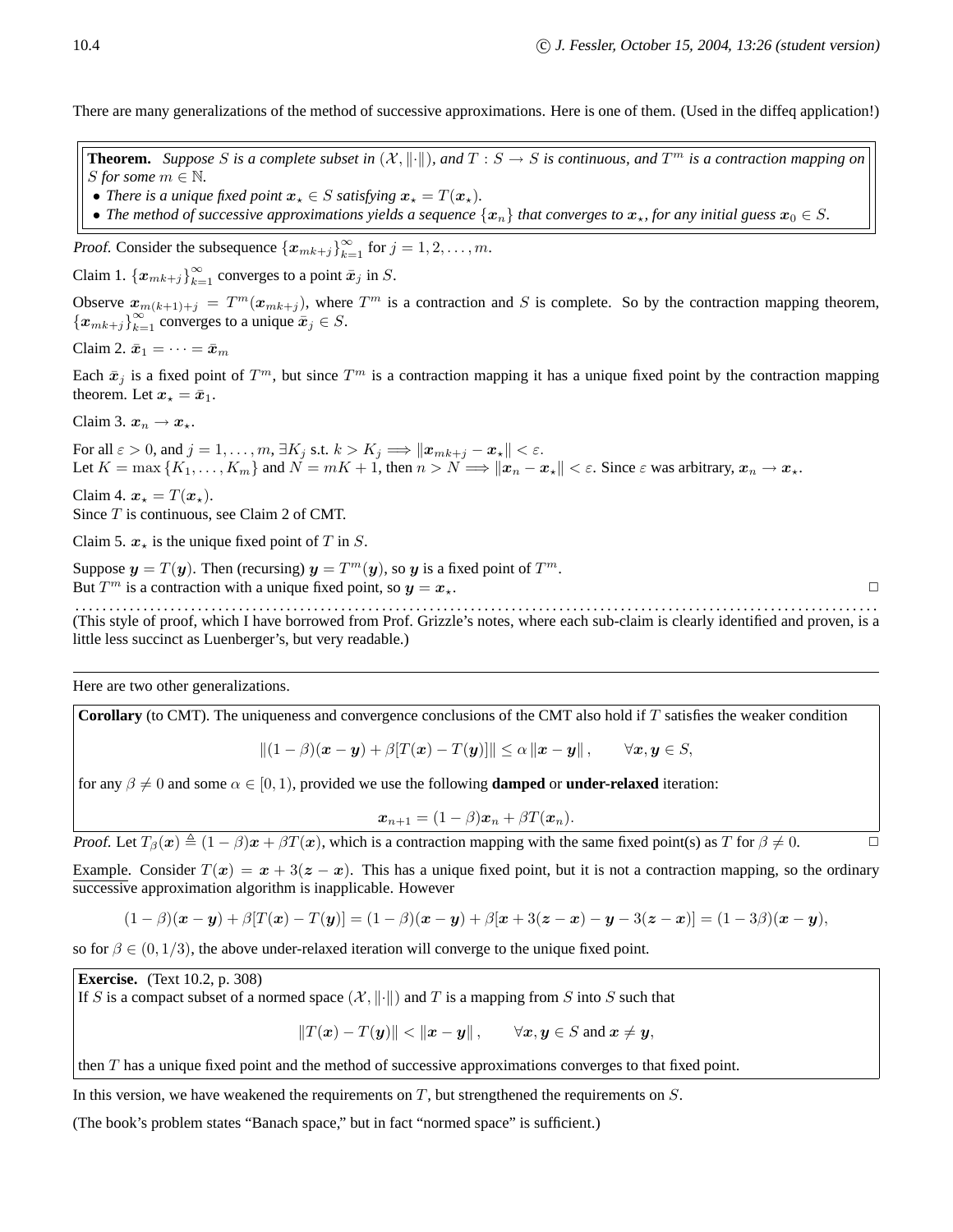#### **Application: differential equations**

When considering ordinary differential equations (ODEs) of the form

$$
\dot{x}(t) = h(x(t), t),
$$

on [a, b], where  $x(a) = x_0$  is prespecified.

A key question is whether the solution is **unique** on  $[a, b]$ . The answer depends, of course, on  $h$ .

Suppose h satisfies the following **Lipschitz condition** (of order one) for  $t \in [a, b]$ :

$$
|h(x,t) - h(y,t)| \le M|x - y|, \qquad \forall x, y \in \mathbb{R},
$$

where M is a finite constant (independent of  $t$ ,  $x$  and  $y$ ). Under this assumption, we can apply the CMT to show:

• the ODE has a solution, and

• that solution is unique.

The ODE is equivalent to

$$
x(t) = x(a) + \int_a^t h(x(s), s) \,ds,
$$

so we consider the space  $C[a, b]$  (with the usual  $\left\| \cdot \right\|_{\infty}$  norm) and define  $T : \mathcal{X} \to \mathcal{X}$  by

$$
T(\boldsymbol{x}) = x_0 + \int_a^t h(x(s), s) \, ds.
$$

Then

$$
||T(\mathbf{x}) - T(\mathbf{y})||_{\infty} = \max_{t \in [a,b]} \left| \int_{a}^{t} h(x(s), s) - h(y(s), s) ds \right| \leq \max_{t \in [a,b]} \int_{a}^{t} |h(x(s), s) - h(y(s), s) ds|
$$
  
 
$$
\leq \max_{t \in [a,b]} \int_{a}^{t} M |x(s) - y(s)| ds \leq \max_{t \in [a,b]} \int_{a}^{t} M ||\mathbf{x} - \mathbf{y}||_{\infty} ds = (b - a)M ||\mathbf{x} - \mathbf{y}||_{\infty}.
$$

So if  $M \leq 1/(b-a)$ , then T is a contraction mapping (on X, which is inherently closed), so the CMT applies. This is only a little exciting, since that constraint on  $M$  may be limiting. However,

$$
\left\|T(\boldsymbol{x}) - T(\boldsymbol{y})\right\|_{\infty} \le (b - a)M \left\|\boldsymbol{x} - \boldsymbol{y}\right\|_{\infty}
$$

shows that  $T$  is **continuous**, so if we could only show that  $T<sup>m</sup>$  is a contraction, then we could apply our 2nd version of the CMT. By a simple induction argument, one can show

$$
\left\|T^m(\boldsymbol{x})-T^m(\boldsymbol{y})\right\|_{\infty} \leq \frac{M^m(b-a)^m}{m!} \left\|\boldsymbol{x}-\boldsymbol{y}\right\|_{\infty},
$$

which can be made arbitrarily small by taking m sufficiently large. So  $T<sup>m</sup>$  is a contraction, and hence

- $T$  has a unique fixed point (that by construction is a solution to the ODE).
- In principle we could apply the method of successive approximations to find that solution.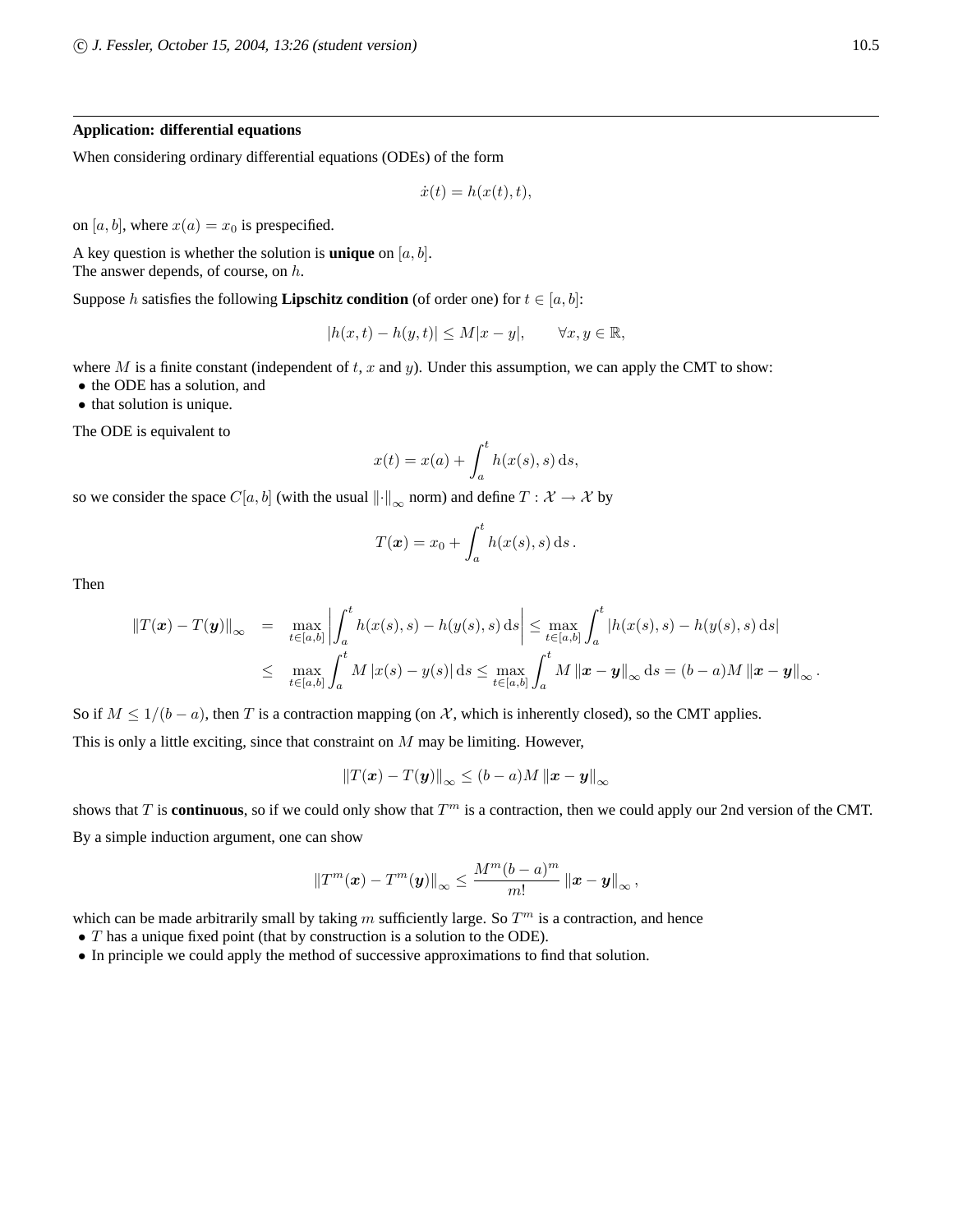#### **Application: signal deconvolution overhead**

The **deconvolution** problem is to find an unknown signal  $x[k]$  given the observed signal  $z[k]$  under the convolution model:

$$
z[k] = (x * h)[k] = \sum_{l=0}^{k} x[k-l] h[l], \qquad n = 0, 1, \dots,
$$

for a known **impulse response function**  $h[k]$ . We assume that<sup>2</sup>  $h \in \ell_1$ .

We also assume that the given z is in  $\ell_{\infty}$ , and that the corresponding x is also in  $\ell_{\infty}$ .

- This is a signal processing analog of the integral equation discussed in [4, Example 2, p. 275].
- For simplicity we consider a **causal** impulse response and a causal input signal, but the concepts generalize.

To yield a form amenable to the CMT, we subtract both sides from  $x[k]$  and then rearrange as follows:

$$
x[k] = x[k] + z[k] - (x * h)[k] = z[k] + (g * x)[k] \text{ where } g[k] \triangleq \delta[k] - h[k] = \begin{cases} -h[k], & k \neq 0\\ 1 - h[0], & k = 0, \end{cases}
$$
(10-1)

and  $\delta[k]$  is the **Kronecker impulse function** which is unity for  $k = 0$  and zero elsewhere. Clearly  $g \in \ell_1$  since  $h \in \ell_1$ .

The form of (10-1) suggests that we try to use the following mapping:  $T(x) = z + g * x$ . We first need to pick an appropriate function space X, show that  $T : S \to S$  for some complete subset of X. Then we must show that  $T$  is a contraction mapping on  $S$ .

Let us try the Banach space  $\ell_{\infty}.$  If  $\bm{y} = T_0(\bm{x})$  where  $y[k] = \sum_{l=0}^k x[k-l] \, g[l]$  then

$$
|y[k]| = \left|\sum_{l=0}^{k} x[k-l] g[l]\right| \leq ||x||_{\infty} ||g||_1.
$$

Thus  $||T_0(x)||_{\infty} \le ||x||_{\infty} ||g||_1$ , and hence  $||T(x)||_{\infty} \le ||z||_{\infty} + ||x||_{\infty} ||g||_1$ , so we conclude that  $T: \ell_{\infty} \to \ell_{\infty}$ . When is this mapping T a contraction on  $\ell_{\infty}$ ?

$$
\begin{array}{rcl} \|T(\pmb{x}) - T(\pmb{y})\|_{\infty} & = & \left\| (z + g * x) - (z + g * y) \right\|_{\infty} = \|g * (x - y)\|_{\infty} = \sup_{k} \left| \sum_{l=0}^{k} \left( x[k - l] - y[k - l] \right) g[l] \right| \\ \\ & \leq & \sup_{k} \sum_{l=0}^{k} |g[l]| \left| x[k - l] - y[k - l] \right| \leq \sum_{l=0}^{k} |g[l]| \left\| x - y \right\|_{\infty} \leq \|g\|_{1} \left\| x - y \right\|_{\infty} .\end{array}
$$

So T is a contraction if  $||g||_1 < 1$ , in which case we can apply the method of successive approximations and "find" (asympototically) the unique fixed point of  $T$ , thereby solving the original deconvolution problem.

Unfortunately,  $||g||_1 < 1$  holds only for a *very* restrictive class of impulse response functions  $h[k]$ , namely, those that are quite close to the impulse function  $\delta[k]$ , *i.e.*,  $\|\delta - h\|_1 < 1$ .

It is unsurprising that the class is restrictive, since deconvolution is possible only if there are no zeros in the frequency response, and is numerically stable only if the frequency response is bounded well away from zero.

. . . . . . . . . . . . . . . . . . . . . . . . . . . . . . . . . . . . . . . . . . . . . . . . . . . . . . . . . . . . . . . . . . . . . . . . . . . . . . . . . . . . . . . . . . . . . . . . . . . . . . . . . . . . . . . . . . . . . . What about the under-relaxed version?

$$
\begin{array}{rcl}\n\left\|\left(1-\beta\right)(\boldsymbol{x}-\boldsymbol{y})+\beta\left[T(\boldsymbol{x})-T(\boldsymbol{y})\right]\right\|_{\infty} & = & \left\|\left(1-\beta\right)(\boldsymbol{x}-\boldsymbol{y})+\beta\left[g\ast(\boldsymbol{x}-\boldsymbol{y})\right]\right\|_{\infty} = \left\|\left(\boldsymbol{\delta}-\beta\boldsymbol{h}\right)\ast(\boldsymbol{x}-\boldsymbol{y})\right\|_{\infty} \\
& \leq & \left\|\boldsymbol{\delta}-\beta\boldsymbol{h}\right\|_{1}\left\|\boldsymbol{x}-\boldsymbol{y}\right\|_{\infty}.\n\end{array}
$$

So it suffices to have  $\|\boldsymbol{\delta} - \beta \boldsymbol{h}\|_1 < 1$ . For that to hold, we must have  $|h[0]| > \sum_{k\neq 0} |h[k]|$ . This is still a restrictive class of impulse response functions. Within this class, the best choice of  $\beta$  is  $\beta = \sum_{k\neq 0} |h[k]| / |h[0]|$ .

. . . . . . . . . . . . . . . . . . . . . . . . . . . . . . . . . . . . . . . . . . . . . . . . . . . . . . . . . . . . . . . . . . . . . . . . . . . . . . . . . . . . . . . . . . . . . . . . . . . . . . . . . . . . . . . . . . . . . . What about other mappings? Such as  $T(x) = x + f * (z - h * x)$  where f is some filter. What are sufficient conditions on  $f, h$  for this to satisfy the conditions of the under-relaxed version?

What if we are given that  $z \in \ell_1$ ? **??** 

 ${}^{2}$ In discrete-time systems analysis this is equivalent to assuming that the system with impulse response  $h[k]$  is bounded-input, bounded-output (BIBO) stable.